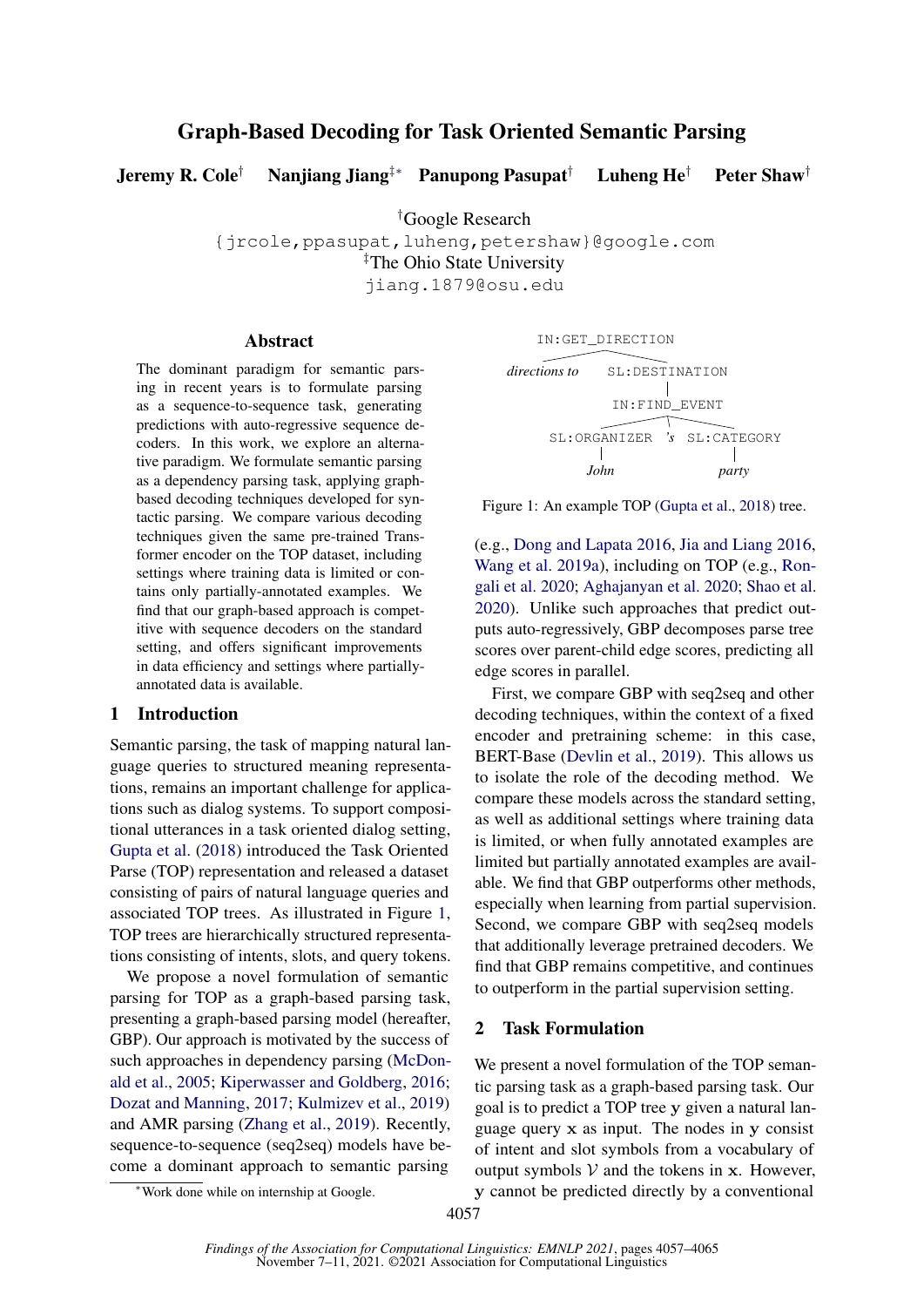<span id="page-1-3"></span>

Figure 2: The graph-based model predicts parent assignments across a set of nodes consisting of query tokens, output symbols for intents and slots, and special UNUSED and ROOT symbols. This is the corresponding parse tree for the TOP tree shown in Figure [1.](#page-0-0) Not all output symbols are drawn; omitted symbols are attached to UNUSED. Intent and slot names are abbreviated.

graph-based approach [\(McDonald et al.,](#page-6-0) [2005\)](#page-6-0) for two reasons. First, given x, we do not know the subset of intent and slot<sup>[1](#page-1-0)</sup> symbols that occur in y. Second, intent and slot symbols can occur more than once in  $y$ <sup>[2](#page-1-1)</sup>

To address this, let us consider a parse tree z in a space of valid trees defined as  $\mathcal{Z}(\mathbf{x})$ . The parse tree z can be deterministically mapped to and from y. The parse tree z consists of: (1) the tokens in  $x$ , (2) every symbol in  $V$  replicated up to a maximum number of occurrences<sup>[3](#page-1-2)</sup> and assigned a corresponding index, and (3) a special UNUSED node in addition to the standard ROOT node. Let  $\mathcal{N}(\mathbf{x})$  be this set of nodes which all trees in  $\mathcal{Z}(\mathbf{x})$ consist of. When mapping from y to z, output symbols occurring multiple times are indexed following a pre-order traversal, and any output symbol that does not occur in y is assigned to the UNUSED node in z. For example, Figure [1](#page-0-0) illustrates an example TOP tree, y, and Figure [2](#page-1-3) illustrates a corresponding parse tree, z.

### <span id="page-1-5"></span>3 Scoring Model

Given that the mapping between y and z is deterministic, our goal is to model  $p(\mathbf{z} \mid \mathbf{x})$ . We follow a conventional edge-factored graph-based approach [\(McDonald et al.,](#page-6-0) [2005\)](#page-6-0), decomposing parse tree scores over directed edges between parent and child node pairs  $(p, c)$  in z:

$$
p(\mathbf{z} \mid \mathbf{x}) = \prod_{(p,c) \in \mathbf{z}} \frac{\exp(\phi(p,c,\mathbf{x}))}{\sum_{p' \in \mathcal{N}(\mathbf{x})} \exp(\phi(p',c,\mathbf{x}))},
$$

where edge scores,  $\phi(p, c, \mathbf{x})$ , are computed similarly to the model of [Dozat and Manning](#page-5-2) [\(2017\)](#page-5-2):

$$
\phi(p,c,\mathbf{x}) = (e_{\mathbf{x}}^p)^\mathsf{T} U e_{\mathbf{x}}^c + (e_{\mathbf{x}}^p)^\mathsf{T} u,
$$

where  $e_{\mathbf{x}}^p$  and  $e_{\mathbf{x}}^c$  are contextualized vector representations of the nodes  $p$  and  $c$ , respectively, and  $U$  and  $u$  are a parameter matrix and vector, respectively.<sup>[4](#page-1-4)</sup>

Node representations are computed differently for each node type in  $\mathcal{N}(x)$ . Encodings for token nodes are based on the output of a BERT [\(Devlin](#page-5-7) [et al.,](#page-5-7) [2019\)](#page-5-7) encoder; replicated output symbols are embedded based on their symbol and index; ROOT and UNUSED nodes likewise have a unique embedding. All nodes are then jointly encoded with a Transformer [\(Vaswani et al.,](#page-6-5) [2017\)](#page-6-5) encoder, which produces the contextualized node representations  $e_x^p$  and  $e_x^c$  which are used in the above equations to produce the factored edge scores.

The scoring model is trained using a standard maximum likelihood objective.

#### 4 Parsing Algorithm

#### Chu-Liu-Edmonds Algorithm

The Chu-Liu-Edmonds (CLE) algorithm is an optimal algorithm to find a maximum spanning arborescence over a directed graph [\(Chu and Liu,](#page-5-8) [1965;](#page-5-8) [Edmonds,](#page-5-9) [1965\)](#page-5-9). It has commonly been used for parsing dependency trees from edge-factored scoring models (e.g., [McDonald et al.](#page-6-0) [2005;](#page-6-0) [Dozat](#page-5-2) [and Manning](#page-5-2) [2017\)](#page-5-2). Note that in an arborescence (hereafter tree), each node can have at most one 'parent', or incoming edge. Thus, the algorithm first chooses the highest scoring parent for each node as the initial *best parent*. It is possible these initial best parents already form a tree; however, it

<span id="page-1-0"></span><sup>&</sup>lt;sup>1</sup>Note that one could imagine instead treating slots as edge labels instead of nodes, but as the set is large (36 slots for 25 intents), little advantage would be expected.

<span id="page-1-2"></span><span id="page-1-1"></span><sup>&</sup>lt;sup>2</sup>See Figure [5](#page-8-0) in Appendix for an example.

<sup>&</sup>lt;sup>3</sup>The number of repetitions per output symbol is determined from the training data. If a symbol has a maximum of  $k$  occurrences in a TOP tree in the training data, it will have  $k + 2$  replications. See Appendix [C](#page-8-1) for more information.

<span id="page-1-4"></span><sup>&</sup>lt;sup>4</sup>For computational efficiency and to prevent invalid trees, we consider the score for assigning a token node as a parent for any other node to be a fixed value of  $-\infty$ .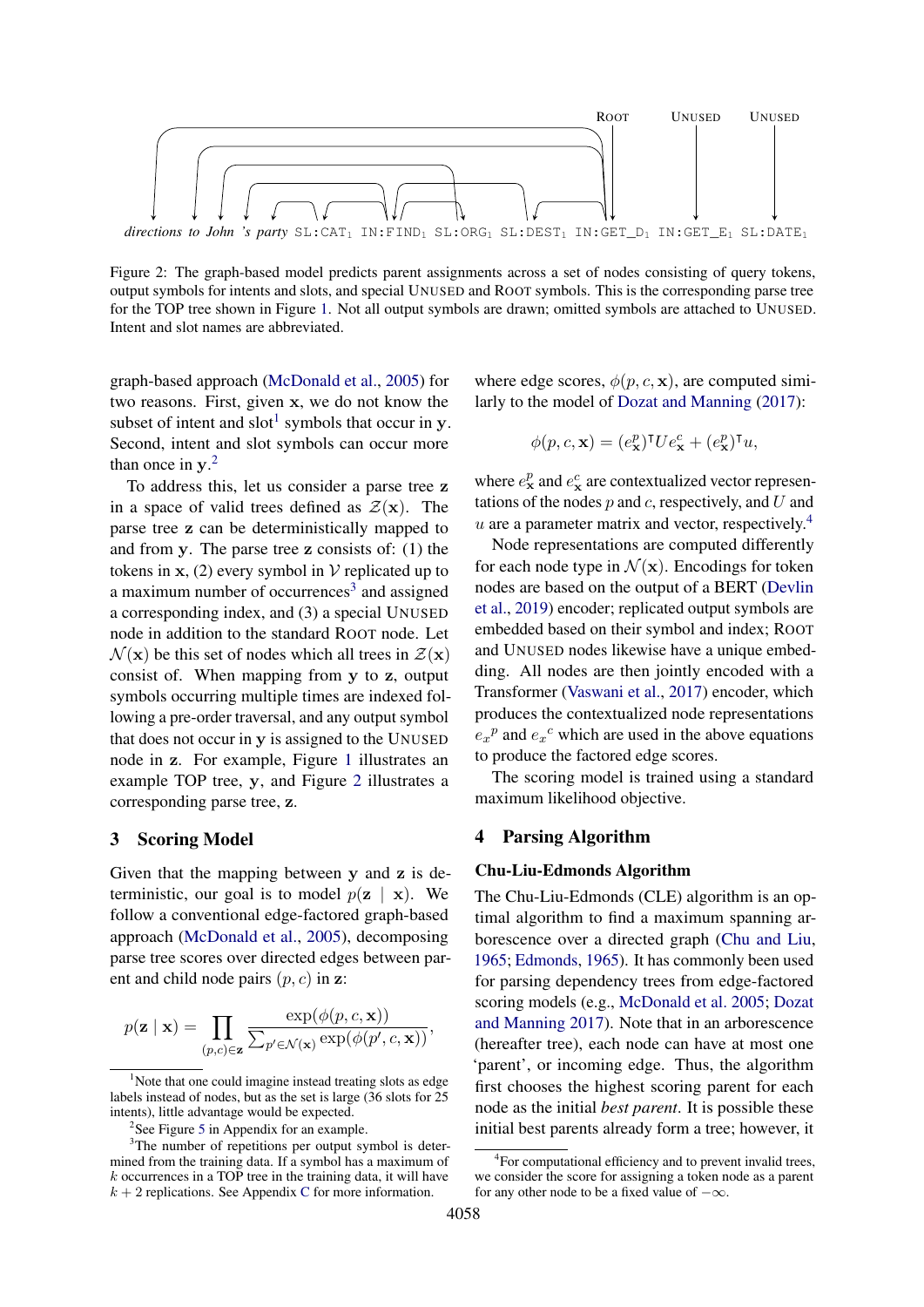may instead produce a graph with cycles. In that case, CLE recursively breaks the cycles until the optimal tree is found. Note that CLE takes the index of the root of the tree as an input, and begins by deleting all incoming edges to enforce this constraint. Conventionally, in dependency parsing, the root of the tree is the special ROOT node.

This algorithm is optimal for dependency parsing; however, our formulation differs due to additional constraints based on how TOP trees are mapped to and from dependency trees. First, by convention, the parent of the UNUSED subtree must be ROOT. Second, the UNUSED subtree must be of depth 2: it cannot have any grandchildren. Finally, as valid TOP trees have only one root, the ROOT node must have only one 'child', or outgoing edge.

#### Unused Node Preprocessing

As stated, our UNUSED subtree must only have depth 2 to follow our task formulation. Otherwise, the final tree score will be computed incorrectly when translating to a TOP tree, as the entire UNUSED subtree is effectively discarded. Thus, we first preprocess the UNUSED subtree to ensure depth 2. In practice, simply using the initial best parents will result in UNUSED subtrees with depth 3 or greater about 1% of the time.

We resolve such cases by making a decision for each node *a* whose initial best parent is UNUSED and has children itself. One option is to delete the edge to *a* from UNUSED, making the next highest scoring edge the new best parent of *a*. The cost of this action is equal to the difference in scores between the corresponding edges. Alternatively, we can take a similar action on each child of *a*: delete the edge from *a*, making the next highest scoring edge the new best parent. The cost of this action is equal to the difference in the corresponding edges summed over every child of *a*. We iterate over the children of UNUSED that have children, selecting the action with the lower cost, until the constraint is met. Then, we no longer allow further modifications to the UNUSED subtree, effectively deleting it for the remaining stages of the algorithm.

Note that this algorithm is not necessarily optimal: the order in which we consider the children of UNUSED can affect the final result. However, we find this approximation to work well in practice.

### Multiple Root Resolution

Our second modification to the CLE algorithm concerns the ROOT node. Valid TOP trees are singlerooted: in our formalism, this means the ROOT node can only have a single child. To enforce this constraint, we want to choose the single child of ROOT that results in the highest scoring tree. We then provide this child's index to the CLE subroutine and delete all edges from ROOT, effectively discarding it. To find the best root, we start with the set of nodes whose initial best parent is the ROOT node. If this set is a singleton, we simply choose that node as the tree's root, providing its index to the CLE subroutine. In about 0.5% of trees, there is more than one node. In that case, we run the CLE algorithm with each node as the given root index, taking the highest-scoring tree. This is still not guaranteed to be optimal: the optimal choice of the root node could have a different initial best parent than ROOT. However, this was not observed in our experiments and trying every node drastically increases the computation.

### 5 Experiments

The TOP dataset consists of trees where every token in the query is attached to either an intent (prefixed with IN:) or slot label (prefixed with SL:). Intents and slot labels can also attach to each other, forming compositional interpretations. We evaluate several models on the standard setup of the TOP dataset. We also devise new setups comparing the abilities of several models to learn from a smaller amount of fully annotated data, both with and without additional partially annotated data. Models are compared on exact match accuracy. Following [Rongali et al.](#page-6-3) [\(2020\)](#page-6-3); [Einolghozati et al.](#page-5-10) [\(2018\)](#page-5-10), and [Aghajanyan et al.](#page-5-6) [\(2020\)](#page-5-6), we filter out queries annotated as unsupported<sup>[5](#page-2-0)</sup>, leaving 28414 *train* examples and 8241 *test* examples.

#### 5.1 Standard Supervision

We use *standard supervision* to refer to settings where all training examples contain a complete output tree. We also evaluate *data efficiency*, by comparing the performance when training data is limited to 1% or 10% of the original dataset.

#### 5.2 Partial Supervision

We use *partial supervision* to refer to settings where we discard labels for certain nodes in the output trees of some or all training examples. Such partially annotated examples could arise in practice; for instance, when there is annotator disagree-

<span id="page-2-0"></span><sup>5</sup>We include results on the full set in Appendix [D.](#page-8-2)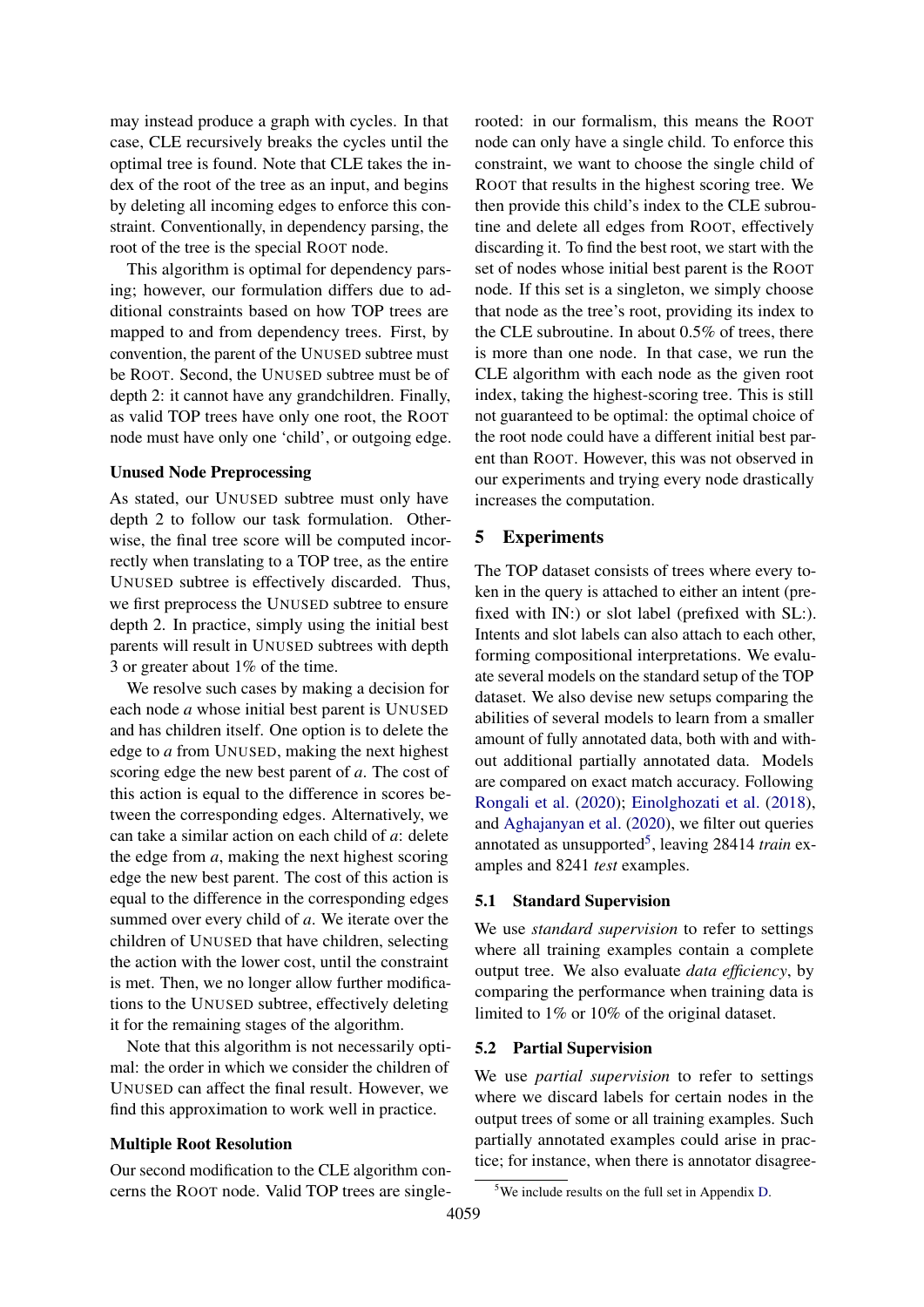<span id="page-3-2"></span>

|                               | <b>Standard Supervision</b> |       | Partial Supervision |         |         |        |        |         |
|-------------------------------|-----------------------------|-------|---------------------|---------|---------|--------|--------|---------|
| Decoder (BERT-Base encoder)   | 100                         | 10    |                     | 10/90/0 | 10/0/90 | 1/99/0 | 1/0/99 | 2/49/49 |
| PTRGEN (Rongali et al., 2020) | 83.13                       |       |                     |         |         |        |        |         |
| PTRGEN (our implementation)   | 85.00                       | 76.84 | 51.85               | 13.24   | 26.68   | 4.39   | 0.00   | 4.43    |
| FSP (Pasupat et al., 2019)    | 85.12                       | 79.44 | 57.95               | 68.94   |         | 42.94  |        |         |
| GBP (proposed)                | 86.14                       | 79.43 | 56.89               | 84.55   | 84.14   | 81.52  | 73.94  | 85.01   |

Table 1: Results for various decoders with BERT-Base as encoder. For *standard supervision*, column headers denote the percentage of training data used. For *partial supervision*, column headers S/T/N denote the percentage of training examples with standard supervision (S), terminal-only supervision (T), and nonterminal-only supervision (N), respectively.

<span id="page-3-0"></span>

| IN:GET DIRECTION | SL: ORGANIZER   |
|------------------|-----------------|
| directions to    | John.           |
| IN:FIND EVENT    | $SI.:$ CATEGORY |
|                  |                 |

<span id="page-3-1"></span>Figure 3: The TOP example from Figure [1](#page-0-0) with terminal-only supervision.



Figure 4: The TOP example from Figure [1](#page-0-0) with nonterminal-only supervision.

ment on part of the output tree, or when changes to the set of possible slots or intents render parts of previously annotated trees obsolete.

As semantic parsing datasets normally require expert annotators, extending fully annotated examples with additional partial annotation can be an effective strategy. For instance, [Choi et al.](#page-5-11) [\(2015\)](#page-5-11) scaled their semantic parsing model with partial ontologies, and [Das and Smith](#page-5-12) [\(2011\)](#page-5-12) used additional semi-supervised data for their frame semantic parsing model. We consider two types of partially annotated output trees described below.

Terminal-only Supervision For this type of partial supervision, only the labels of each token (i.e., terminal) are preserved. See Figure [3](#page-3-0) for an example. The label for each individual token is known, but the full set of intents and slots, and their tree structure, is unknown. This is similar to utilizing span labels that do not have full trees available.

Nonterminal-only Supervision For this type of partial supervision, token (i.e., terminal) labels are discarded. This is equivalent to deleting all of the token nodes from the tree. See Figure [4](#page-3-1) for an example. This provides the opposite type of supervision as the terminal-only supervision case. The complete set of intents and slots and their tree structure is known, but their anchoring to the query text is unknown. For instance, if a query is known to have the same parse as a fully annotated query, its grounding may still be unknown.

### 5.3 Results

Comparisons with Fixed Encoder We first compare GBP with other methods using the same pre-trained encoder (BERT-Base; [Devlin et al.](#page-5-7) [2019\)](#page-5-7). We compare with a standard sequence decoder (a pointer-generator network; [Vinyals](#page-6-7) [et al.](#page-6-7) [2015;](#page-6-7) [See et al.](#page-6-8) [2017\)](#page-6-8) implemented using a Transformer-based [\(Vaswani et al.,](#page-6-5) [2017\)](#page-6-5) decoder (PTRGEN). We report the previous results from [Rongali et al.](#page-6-3) [\(2020\)](#page-6-3) and new results from an implementation based on that of [Suhr et al.](#page-6-9) [\(2020\)](#page-6-9), which provides a slightly stronger baseline. We also compare with the factored span parsing (FSP) approach of [Pasupat et al.](#page-6-6) [\(2019\)](#page-6-6). Notably, we report new results for FSP using a BERT-Base encoder, which are significantly stronger than previously published results which used GloVe [\(Pennington et al.,](#page-6-10) [2014\)](#page-6-10) embeddings  $(85.1\% \text{ vs.} 81.8\%).$ 

Results can be found in Table [1.](#page-3-2) We evaluate these models across both the standard and partial supervision settings. Notably, GBP can incorporate partial supervision in a straightforward way because scores for parse trees are factored over conditionally-independent scores for each edge. Training proceeds as described in Section [3;](#page-1-5) however, the loss from the edges that are not given by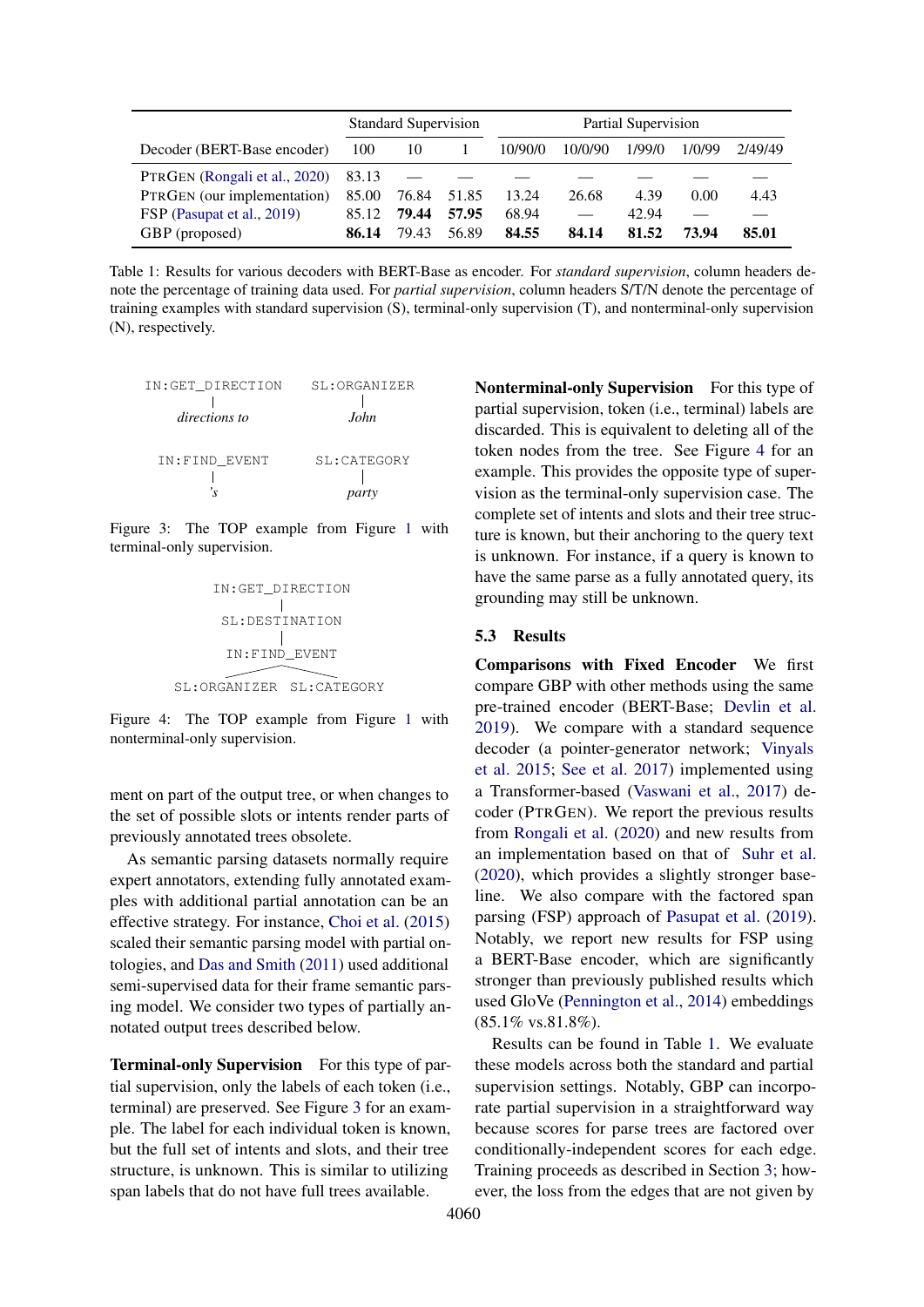the example is masked. Additional training details can be found in Appendix [B.](#page-7-0) For PtrGen, each type of partial supervision is given a task-specific prefix; details are in Appendix [A.](#page-7-1) Similar to GBP, FSP factors parse scores across local components, but also considers chains of length  $> 1$ . Therefore, terminal-only supervision uses only length 1 chains; there is no trivial way to use nonterminalonly supervision without very substantial changes.

GBP is the highest-performing of the BERT-base models on the standard setup. Both GBP and FSP show better data efficiency than PtrGen. Only GBP appears to effectively benefit from partially annotated data in our experiments; the other models perform worse when incorporating this data.

Comparisons with Pretrained Decoders Recently, sequence-to-sequence models with pretrained decoders, such as BART [\(Lewis et al.,](#page-6-11) [2019\)](#page-6-11) and T5 [\(Raffel et al.,](#page-6-12) [2020\)](#page-6-12), have demonstrated strong performance on a variety of tasks. Careful comparisons isolating the effects of model size and pretraining tasks are limited by the availability of pretrained checkpoints for such models. Regardless, we compare GBP (with BERT-Base) directly with such models. On the standard setting for TOP, [Aghajanyan et al.](#page-5-6) [\(2020\)](#page-5-6) report SOTA performance with BART (87.1%), outperforming GBP. We also report new results comparing GBP with T5 on both the standard supervision and partial supervision settings in Table [2.](#page-4-0)

Notably, T5 is able to leverage partiallyannotated examples much more effectively than PTRGEN, which is also a Transformer-based sequence-to-sequence model but does not have a pretrained decoder. While T5 outperforms GBP on the standard setting, GBP outperforms T5 on the data efficiency and partial supervision settings.

#### 6 Related Work

The most recent state of the art on TOP has focused on applying new methods of pretraining; [\(Rongali](#page-6-3) [et al.](#page-6-3) [2020;](#page-6-3) [Shao et al.](#page-6-4) [2020;](#page-6-4) [Aghajanyan et al.](#page-5-6) [2020\)](#page-5-6) all use seq2seq methods, enhanced by better pretraining from BERT [\(Devlin et al.,](#page-5-7) [2019\)](#page-5-7), RoBERTa [\(Liu et al.,](#page-6-13) [2019\)](#page-6-13), and BART [\(Lewis](#page-6-14) [et al.,](#page-6-14) [2020\)](#page-6-14) while using similar model architectures. In this work, we instead investigate the choice of decoder. While the FSP model [\(Pasu](#page-6-6)[pat et al.,](#page-6-6) [2019\)](#page-6-6) similarly uses a factored approach, its approach is more specific to TOP, as its trees must be projective and anchored to the input text.

<span id="page-4-0"></span>

|         |       | T5-Base  |       | GBP (BERT-Base) |  |  |
|---------|-------|----------|-------|-----------------|--|--|
| S/T/N   | Acc   | Relative | Acc   | Relative        |  |  |
| 100     | 86.26 |          | 86.14 |                 |  |  |
| 10      | 77.70 |          | 79.43 |                 |  |  |
| 10/90/0 | 83.44 | 7.39%    | 84.55 | $6.45\%$        |  |  |
| 10/0/90 | 81.63 | 5.06%    | 84.14 | 5.93%           |  |  |
| 1       | 48.96 |          | 56.89 |                 |  |  |
| 1/99/0  | 74.31 | 51.78%   | 81.52 | 43.29%          |  |  |
| 1/0/99  | 56.22 | 14.83%   | 73.94 | 29.97%          |  |  |
| 2/49/49 | 82.00 |          | 85.01 |                 |  |  |
| 0/50/50 |       |          | 85.03 |                 |  |  |

Table 2: Comparison of T5 and GBP on data efficiency and partial supervision. *Relative* refers to the absolute increase in accuracy when incorporating partiallyannotated examples compared to using only fully annotated data. S/T/N denotes the percentage of training examples with standard supervision (S), terminal-only supervision (T), and nonterminal-only supervision (N), respectively.

In dependency parsing, the performance of graph-based and transition-based parsing is compared in both [Zhang and Clark](#page-6-15) [\(2008\)](#page-6-15) and [Kul](#page-5-3)[mizev et al.](#page-5-3) [\(2019\)](#page-5-3). Graph-based parsing has also been used in AMR parsing [\(Zhang et al.,](#page-6-1) [2019\)](#page-6-1), which translates sentences into structured graph representations. Similar methods have also been used in semantic role labeling [\(He et al.,](#page-5-13) [2018\)](#page-5-13), which requires labeling arcs between text spans. This work is the first to adapt graph-based parsing to tree-like task-oriented semantic parses.

## 7 Conclusions

We propose a novel framing of semantic parsing for TOP as a graph-based parsing task. We find that our proposed method is a competitive alternative to the standard paradigm of seq2seq models, especially when fully annotated data is limited and/or partially-annotated data is available.

### Acknowledgements

We thank Timothy Dozat, Terry Koo, and Philip Massey for their feedback as we developed this project and for their comments on earlier versions of the manuscript. We also thank the broader Google Language Research organization for their support of the project. Finally, we thank the anonymous reviewers for their helpful suggestions.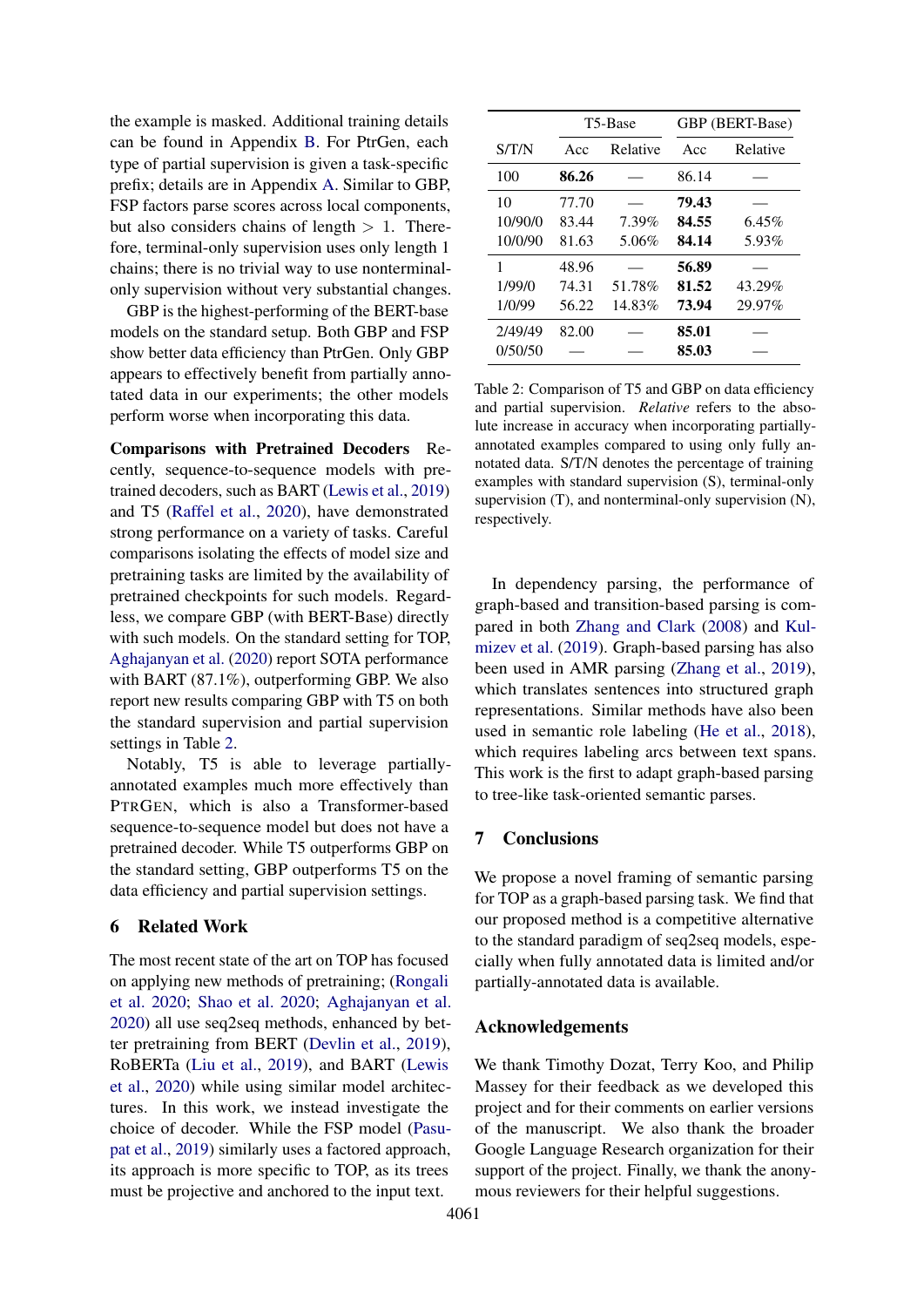### Ethical Considerations

We fine-tune all models using 32 Cloud TPU v3 cores<sup>[6](#page-5-14)</sup>. Additional training details are in Appendix [A](#page-7-1) and Appendix [B.](#page-7-0) We reused existing pretrained checkpoints for both BERT and T5, reducing the resources needed to run experiments. Our evaluation focuses on the existing TOP dataset: the details of the collection can be found in [Gupta et al.](#page-5-0) [\(2018\)](#page-5-0). TOP is an English-only dataset, which limits our ability to claim that our findings generalize across languages. A deployed dialog system has additional ethical considerations related to access, given their potential to make certain computational functions faster, easier, or more hands-free.

## References

- <span id="page-5-6"></span>Armen Aghajanyan, Jean Maillard, Akshat Shrivastava, Keith Diedrick, Michael Haeger, Haoran Li, Yashar Mehdad, Veselin Stoyanov, Anuj Kumar, Mike Lewis, and Sonal Gupta. 2020. [Conversational](https://www.aclweb.org/anthology/2020.emnlp-main.408) [semantic parsing.](https://www.aclweb.org/anthology/2020.emnlp-main.408) In *Proceedings of the 2020 Conference on Empirical Methods in Natural Language Processing (EMNLP)*, pages 5026–5035, Online. Association for Computational Linguistics.
- <span id="page-5-11"></span>Eunsol Choi, Tom Kwiatkowski, and Luke Zettlemoyer. 2015. [Scalable semantic parsing with partial on](https://doi.org/10.3115/v1/P15-1127)[tologies.](https://doi.org/10.3115/v1/P15-1127) In *Proceedings of the 53rd Annual Meeting of the Association for Computational Linguistics and the 7th International Joint Conference on Natural Language Processing (Volume 1: Long Papers)*, pages 1311–1320, Beijing, China. Association for Computational Linguistics.
- <span id="page-5-8"></span>Yoeng-Jin Chu and Tseng-Hong Liu. 1965. On the shortest arborescence of a directed graph. *Scientia Sinica*, 14:1396–1400.
- <span id="page-5-12"></span>Dipanjan Das and Noah A. Smith. 2011. [Semi](https://www.aclweb.org/anthology/P11-1144)[supervised frame-semantic parsing for unknown](https://www.aclweb.org/anthology/P11-1144) [predicates.](https://www.aclweb.org/anthology/P11-1144) In *Proceedings of the 49th Annual Meeting of the Association for Computational Linguistics: Human Language Technologies*, pages 1435–1444, Portland, Oregon, USA. Association for Computational Linguistics.
- <span id="page-5-7"></span>Jacob Devlin, Ming-Wei Chang, Kenton Lee, and Kristina Toutanova. 2019. [BERT: Pre-training of](https://doi.org/10.18653/v1/N19-1423) [deep bidirectional transformers for language under](https://doi.org/10.18653/v1/N19-1423)[standing.](https://doi.org/10.18653/v1/N19-1423) In *Proceedings of the 2019 Conference of the North American Chapter of the Association for Computational Linguistics: Human Language Technologies, Volume 1 (Long and Short Papers)*, pages 4171–4186, Minneapolis, Minnesota. Association for Computational Linguistics.
- <span id="page-5-4"></span>Li Dong and Mirella Lapata. 2016. [Language to logi](https://doi.org/10.18653/v1/P16-1004)[cal form with neural attention.](https://doi.org/10.18653/v1/P16-1004) In *Proceedings of the 54th Annual Meeting of the Association for Computational Linguistics (Volume 1: Long Papers)*, pages 33–43, Berlin, Germany. Association for Computational Linguistics.
- <span id="page-5-2"></span>Timothy Dozat and Christopher D. Manning. 2017. [Deep biaffine attention for neural dependency pars](https://openreview.net/forum?id=Hk95PK9le)[ing.](https://openreview.net/forum?id=Hk95PK9le) In *5th International Conference on Learning Representations, ICLR 2017, Toulon, France, April 24-26, 2017, Conference Track Proceedings*. Open-Review.net.
- <span id="page-5-15"></span>Chris Dyer, Adhiguna Kuncoro, Miguel Ballesteros, and Noah A. Smith. 2016. [Recurrent neural network](https://doi.org/10.18653/v1/N16-1024) [grammars.](https://doi.org/10.18653/v1/N16-1024) In *Proceedings of the 2016 Conference of the North American Chapter of the Association for Computational Linguistics: Human Language Technologies*, pages 199–209, San Diego, California. Association for Computational Linguistics.
- <span id="page-5-9"></span>Jack Edmonds. 1965. Paths, trees, and flowers. *Canadian Journal of mathematics*, 17:449–467.
- <span id="page-5-10"></span>Arash Einolghozati, Panupong Pasupat, Sonal Gupta, Rushin Shah, Mrinal Mohit, Mike Lewis, and Luke Zettlemoyer. 2018. Improving semantic parsing for task oriented dialog. In *Conversational AI Workshop at NeurIPS*.
- <span id="page-5-0"></span>Sonal Gupta, Rushin Shah, Mrinal Mohit, Anuj Kumar, and Mike Lewis. 2018. [Semantic parsing for](https://doi.org/10.18653/v1/D18-1300) [task oriented dialog using hierarchical representa](https://doi.org/10.18653/v1/D18-1300)[tions.](https://doi.org/10.18653/v1/D18-1300) In *Proceedings of the 2018 Conference on Empirical Methods in Natural Language Processing*, pages 2787–2792, Brussels, Belgium. Association for Computational Linguistics.
- <span id="page-5-13"></span>Luheng He, Kenton Lee, Omer Levy, and Luke Zettlemoyer. 2018. [Jointly predicting predicates and argu](https://doi.org/10.18653/v1/P18-2058)[ments in neural semantic role labeling.](https://doi.org/10.18653/v1/P18-2058) In *Proceedings of the 56th Annual Meeting of the Association for Computational Linguistics (Volume 2: Short Papers)*, pages 364–369, Melbourne, Australia. Association for Computational Linguistics.
- <span id="page-5-5"></span>Robin Jia and Percy Liang. 2016. [Data recombination](https://doi.org/10.18653/v1/P16-1002) [for neural semantic parsing.](https://doi.org/10.18653/v1/P16-1002) In *Proceedings of the 54th Annual Meeting of the Association for Computational Linguistics (Volume 1: Long Papers)*, pages 12–22, Berlin, Germany. Association for Computational Linguistics.
- <span id="page-5-1"></span>Eliyahu Kiperwasser and Yoav Goldberg. 2016. Simple and accurate dependency parsing using bidirectional lstm feature representations. *Transactions of the Association for Computational Linguistics*, 4:313–327.
- <span id="page-5-3"></span>Artur Kulmizev, Miryam de Lhoneux, Johannes Gontrum, Elena Fano, and Joakim Nivre. 2019. [Deep contextualized word embeddings in transition](https://doi.org/10.18653/v1/D19-1277)[based and graph-based dependency parsing - a tale](https://doi.org/10.18653/v1/D19-1277) [of two parsers revisited.](https://doi.org/10.18653/v1/D19-1277) In *Proceedings of the*

<span id="page-5-14"></span><sup>6</sup> https://cloud.google.com/tpu/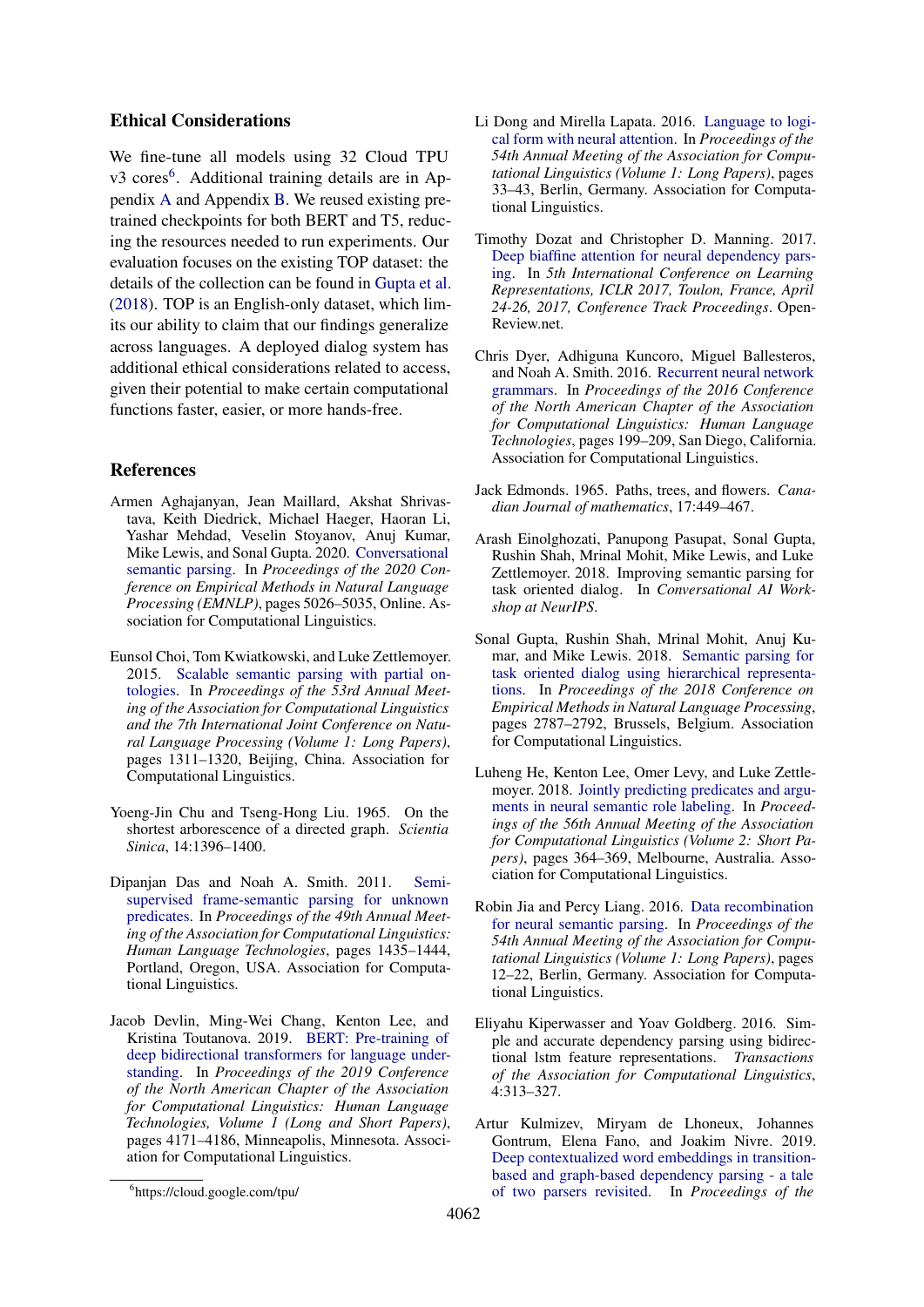*2019 Conference on Empirical Methods in Natural Language Processing and the 9th International Joint Conference on Natural Language Processing (EMNLP-IJCNLP)*, pages 2755–2768, Hong Kong, China. Association for Computational Linguistics.

- <span id="page-6-11"></span>Mike Lewis, Yinhan Liu, Naman Goyal, Marjan Ghazvininejad, Abdelrahman Mohamed, Omer Levy, Ves Stoyanov, and Luke Zettlemoyer. 2019. Bart: Denoising sequence-to-sequence pre-training for natural language generation, translation, and comprehension. *arXiv preprint arXiv:1910.13461*.
- <span id="page-6-14"></span>Mike Lewis, Yinhan Liu, Naman Goyal, Marjan Ghazvininejad, Abdelrahman Mohamed, Omer Levy, Veselin Stoyanov, and Luke Zettlemoyer. 2020. [BART: Denoising sequence-to-sequence pre](https://doi.org/10.18653/v1/2020.acl-main.703)[training for natural language generation, translation,](https://doi.org/10.18653/v1/2020.acl-main.703) [and comprehension.](https://doi.org/10.18653/v1/2020.acl-main.703) In *Proceedings of the 58th Annual Meeting of the Association for Computational Linguistics*, pages 7871–7880, Online. Association for Computational Linguistics.
- <span id="page-6-13"></span>Yinhan Liu, Myle Ott, Naman Goyal, Jingfei Du, Mandar Joshi, Danqi Chen, Omer Levy, Mike Lewis, Luke Zettlemoyer, and Veselin Stoyanov. 2019. Roberta: A robustly optimized bert pretraining approach. *arXiv preprint arXiv:1907.11692*.
- <span id="page-6-0"></span>Ryan McDonald, Koby Crammer, and Fernando Pereira. 2005. Online large-margin training of dependency parsers. In *Proceedings of the 43rd Annual Meeting of the Association for Computational Linguistics (ACL'05)*, pages 91–98.
- <span id="page-6-6"></span>Panupong Pasupat, Sonal Gupta, Karishma Mandyam, Rushin Shah, Mike Lewis, and Luke Zettlemoyer. 2019. [Span-based hierarchical semantic parsing](https://doi.org/10.18653/v1/D19-1163) [for task-oriented dialog.](https://doi.org/10.18653/v1/D19-1163) In *Proceedings of the 2019 Conference on Empirical Methods in Natural Language Processing and the 9th International Joint Conference on Natural Language Processing (EMNLP-IJCNLP)*, pages 1520–1526, Hong Kong, China. Association for Computational Linguistics.
- <span id="page-6-10"></span>Jeffrey Pennington, Richard Socher, and Christopher Manning. 2014. [GloVe: Global vectors for word](https://doi.org/10.3115/v1/D14-1162) [representation.](https://doi.org/10.3115/v1/D14-1162) In *Proceedings of the 2014 Conference on Empirical Methods in Natural Language Processing (EMNLP)*, pages 1532–1543, Doha, Qatar. Association for Computational Linguistics.
- <span id="page-6-12"></span>Colin Raffel, Noam Shazeer, Adam Roberts, Katherine Lee, Sharan Narang, Michael Matena, Yanqi Zhou, Wei Li, and Peter J Liu. 2020. Exploring the limits of transfer learning with a unified text-to-text transformer. *Journal of Machine Learning Research*, 21(140):1–67.
- <span id="page-6-3"></span>Subendhu Rongali, Luca Soldaini, Emilio Monti, and Wael Hamza. 2020. Don't parse, generate! a sequence to sequence architecture for task-oriented semantic parsing. In *Proceedings of The Web Conference 2020*, pages 2962–2968.
- <span id="page-6-8"></span>Abigail See, Peter J Liu, and Christopher D Manning. 2017. Get to the point: Summarization with pointer-generator networks. *arXiv preprint arXiv:1704.04368*.
- <span id="page-6-4"></span>Bo Shao, Yeyun Gong, Weizhen Qi, Guihong Cao, Jianshu Ji, and Xiaola Lin. 2020. [Graph-based trans](https://doi.org/10.1609/aaai.v34i05.6408)[former with cross-candidate verification for seman](https://doi.org/10.1609/aaai.v34i05.6408)[tic parsing.](https://doi.org/10.1609/aaai.v34i05.6408) *Proceedings of the AAAI Conference on Artificial Intelligence*, 34(05):8807–8814.
- <span id="page-6-16"></span>Peter Shaw, Philip Massey, Angelica Chen, Francesco Piccinno, and Yasemin Altun. 2019. [Generating log](https://doi.org/10.18653/v1/P19-1010)[ical forms from graph representations of text and](https://doi.org/10.18653/v1/P19-1010) [entities.](https://doi.org/10.18653/v1/P19-1010) In *Proceedings of the 57th Annual Meeting of the Association for Computational Linguistics*, pages 95–106, Florence, Italy. Association for Computational Linguistics.
- <span id="page-6-9"></span>Alane Suhr, Ming-Wei Chang, Peter Shaw, and Kenton Lee. 2020. [Exploring unexplored generalization](https://doi.org/10.18653/v1/2020.acl-main.742) [challenges for cross-database semantic parsing.](https://doi.org/10.18653/v1/2020.acl-main.742) In *Proceedings of the 58th Annual Meeting of the Association for Computational Linguistics*, pages 8372– 8388, Online. Association for Computational Linguistics.
- <span id="page-6-5"></span>Ashish Vaswani, Noam Shazeer, Niki Parmar, Jakob Uszkoreit, Llion Jones, Aidan N Gomez, Łukasz Kaiser, and Illia Polosukhin. 2017. Attention is all you need. In *Advances in neural information processing systems*, pages 5998–6008.
- <span id="page-6-7"></span>Oriol Vinyals, Meire Fortunato, and Navdeep Jaitly. 2015. Pointer networks. In *Proceedings of the 28th International Conference on Neural Information Processing Systems-Volume 2*, pages 2692– 2700.
- <span id="page-6-2"></span>Bailin Wang, Richard Shin, Xiaodong Liu, Oleksandr Polozov, and Matthew Richardson. 2019a. Rat-sql: Relation-aware schema encoding and linking for text-to-sql parsers. *arXiv preprint arXiv:1911.04942*.
- <span id="page-6-17"></span>Yiren Wang, Fei Tian, Di He, Tao Qin, ChengXiang Zhai, and Tie-Yan Liu. 2019b. Non-autoregressive machine translation with auxiliary regularization. In *Proceedings of the AAAI Conference on Artificial Intelligence*, volume 33, pages 5377–5384.
- <span id="page-6-1"></span>Sheng Zhang, Xutai Ma, Kevin Duh, and Benjamin Van Durme. 2019. [AMR parsing as sequence-to](https://doi.org/10.18653/v1/P19-1009)[graph transduction.](https://doi.org/10.18653/v1/P19-1009) In *Proceedings of the 57th Annual Meeting of the Association for Computational Linguistics*, pages 80–94, Florence, Italy. Association for Computational Linguistics.
- <span id="page-6-15"></span>Yue Zhang and Stephen Clark. 2008. [A tale of two](https://www.aclweb.org/anthology/D08-1059) [parsers: Investigating and combining graph-based](https://www.aclweb.org/anthology/D08-1059) [and transition-based dependency parsing.](https://www.aclweb.org/anthology/D08-1059) In *Proceedings of the 2008 Conference on Empirical Methods in Natural Language Processing*, pages 562– 571, Honolulu, Hawaii. Association for Computational Linguistics.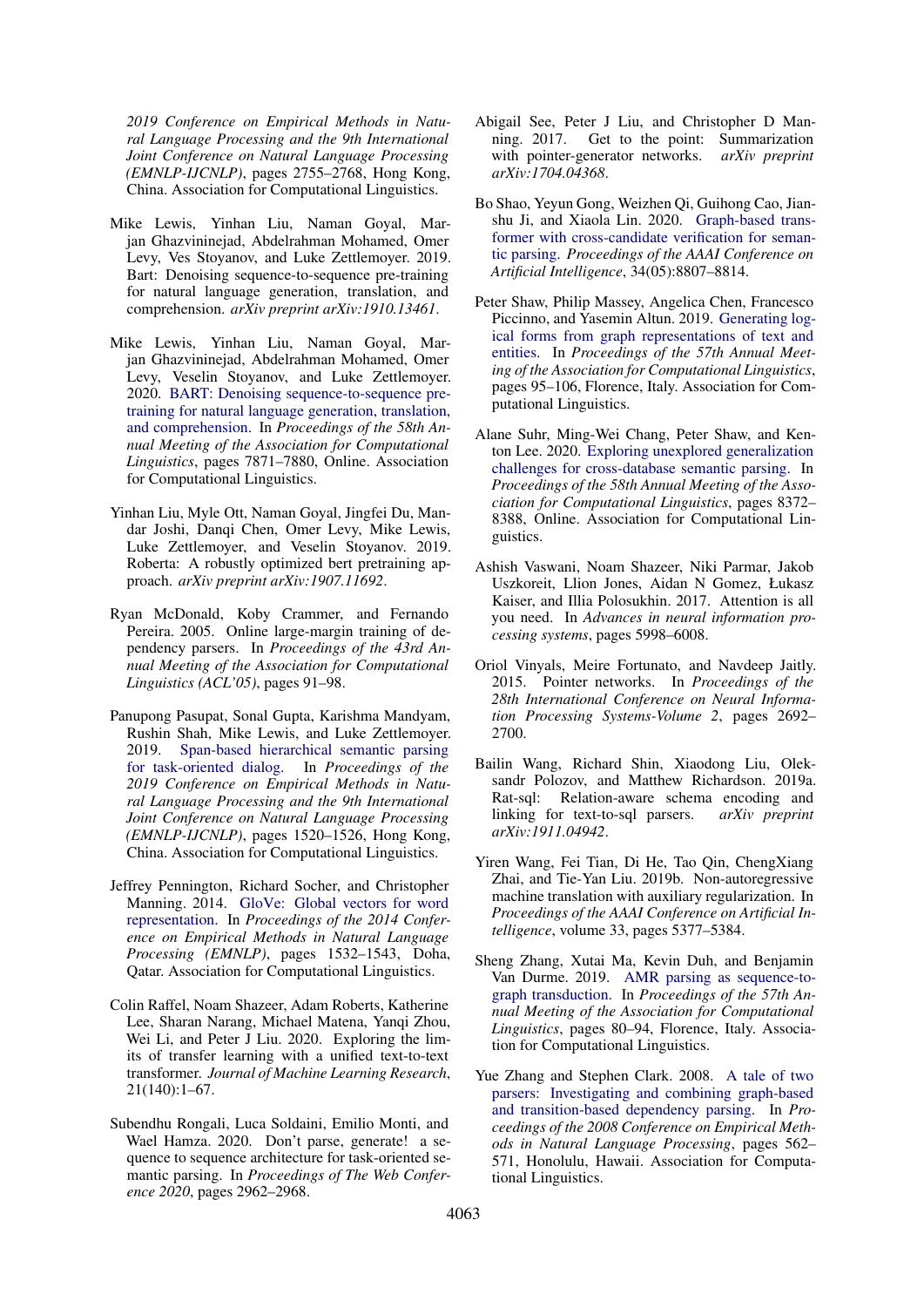#### <span id="page-7-1"></span>A Baseline Model Training Details

#### A.1 T5 Training Details

We use the base version of the T5.1.1 model (220M parameters) $\frac{7}{7}$  $\frac{7}{7}$  $\frac{7}{7}$  for finetuning with default learning rates. We also experimented with T5-large in preliminary experiments but did not observe visible difference in performances. The multitask experiments are finetuned for 5000 steps, and the rest are finetuned for 2000 steps, all with batch  $size =$ 4096. We use greedy decoding at inference time. All experiments are ran once.

We use 32 Cloud TPU v3 cores for training and 8 TPU cores for inference. Training each model takes about 4 hours, and inference takes about 2 minutes on the entire TOP test set.

For the multitask experiments, we follow [Raf](#page-6-12)[fel et al.](#page-6-12) [\(2020\)](#page-6-12) by appending task prefixes to the input sequence. Specifically, we used "span:" for examples with terminal-only partial supervision, "ungrounded:" for examples with nonterminal-only partial supervision, and "full:" for examples with full supervision.

#### A.2 PtrGen Training Details

Following [Suhr et al.](#page-6-9) [\(2020\)](#page-6-9), we started with the hyperparameters of [\(Shaw et al.,](#page-6-16) [2019\)](#page-6-16). We then tuned the learning rate over 3 runs to be  $1e^{-4}$ . We use a BERT-Base encoder and the Transformer decoder consists of 4 layers with 8 attention heads, 64 dimensions, and 256 feed-forward hidden layer dimensions. The model is trained for  $30K$  steps, with the pre-trained BERT parameters frozen for the first 4K steps. Task prefixes are prepended in the same manner as T5.

#### A.3 FSP Training Details

Hyperparameters were reused from [Pasupat et al.](#page-6-6) [\(2019\)](#page-6-6), except for the initial learning rate which changes to 0.00001 to make it more suitable for fine-tuning BERT. For partially supervised examples, we only define the loss on the spans that are labeled in the example, and re-weight the loss by a factor of 0.01 (tuned on development data).

#### <span id="page-7-0"></span>B GBP Training Details

The model takes BERT wordpieces from a publicly available BERT-base checkpoint<sup>[8](#page-7-3)</sup> [\(Devlin et al.,](#page-5-7)

<span id="page-7-4"></span>

| Model                      | Acc   |  |
|----------------------------|-------|--|
| T5 (Raffel et al., 2020)   | 85.22 |  |
| GBP (Proposed)             | 85.17 |  |
| FSP (Pasupat et al., 2019) | 84.53 |  |
| PTRGEN (Ours)              | 85.08 |  |

Table 3: Accuracy results for the TOP dataset evaluated on the validation set. Note all models besides T5 are initialized from BERT-Base

<span id="page-7-5"></span>

| Parameter           | <b>Start</b> | End  | Incr.        | Num |
|---------------------|--------------|------|--------------|-----|
| Node Encoder Dim    | 128          | 2048 | $x^{\prime}$ | 5   |
| Biaffine Hidden Dim | 128          | 2048 | $x^{\prime}$ | 5   |
| Learning Rate       | 0.0001       | 0.01 | x10          | 3   |
| Number of Heads     | 2            | x    | $x^2$        | 3   |
| Warmup              | 2000         | 4000 | $x^{\prime}$ | 2   |
| Number of Layers    |              | x    | $x^{\prime}$ |     |

Table 4: Hyperparameter sweep for GBSP.

[2019\)](#page-5-7). Intents have slots have randomly initialized 768-dimensional embeddings. The Transformer encoder uses 4 layers of cross-attention [\(Vaswani](#page-6-5) [et al.,](#page-6-5) [2017\)](#page-6-5) with 4 attention heads and 768 dims and a dropout rate of 0.3.

We use a hidden size of 1024 for computing edge scores similarly to [Dozat and Manning](#page-5-2) [\(2017\)](#page-5-2). Cross entropy loss is minimized with the optimizer described in [Devlin et al.](#page-5-7) [\(2019\)](#page-5-7).

For partial supervision experiments, the loss is masked for unsupervised edges.

The model is trained over 20000 steps with a learning rate of 0.0001 and 2000 warmup steps. All hyperparameters are chosen based on validation set exact match accuracy performed by a grid search. BERT-base has approximately 110M parameters, and GBSP introduces approximately 13M additional parameters, for a total of approximately 123M parameters. Note that larger versions of BERT did not lead to performance improvements in our experiments.

Note a comparison on validation performance can be found in Table [3](#page-7-4) (the validation set without unsupported has 4032 examples). All tested values for hyperpameters can be found in Table [4.](#page-7-5) We estimate approximately 1,000 total training runs during the development cycle. After tuning hyperparameters on the full set, no re-tuning occurred: partial supervision and data efficiency experiments used the same setup. Model training takes approximately 45 minutes.

<span id="page-7-2"></span><sup>7</sup> https://github.com/google-research/text-to-text-transfertransformer

<span id="page-7-3"></span><sup>8</sup> [https://huggingface.co/google/bert\\_uncased\\_L-12\\_H-](https://huggingface.co/google/bert_uncased_L-12_H-768_A-12)[768\\_A-12](https://huggingface.co/google/bert_uncased_L-12_H-768_A-12)